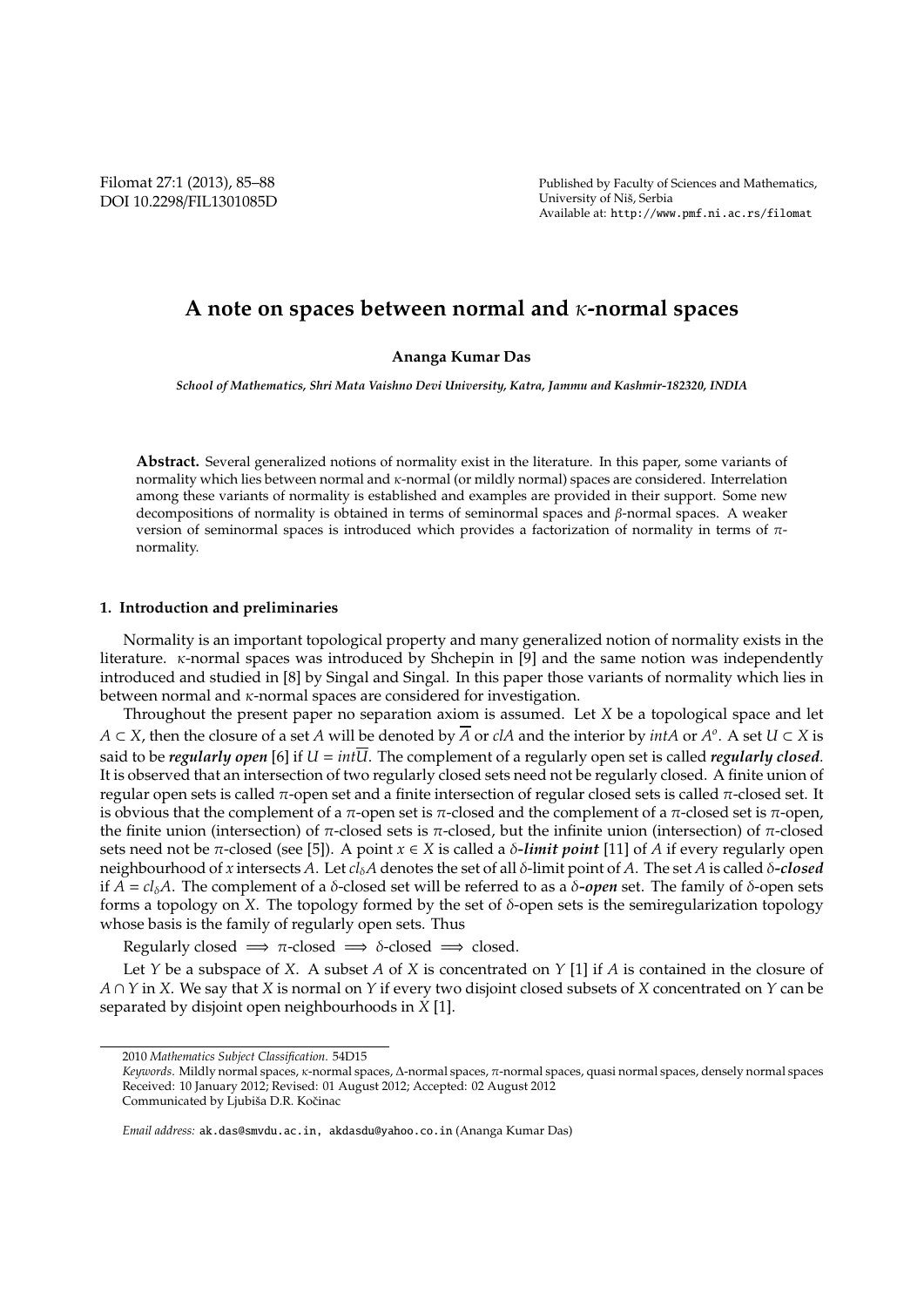## **Definition 1.1.** A topological space *X* is said to be

(i) *almost normal* [7] if every pair of disjoint closed sets one of which is regularly closed are contained in disjoint open sets.

(ii) *mildly normal* [8] ( or κ*-normal* [9]) if every pair of disjoint regularly closed sets are contained in disjoint open sets.

(iii) *quasi-normal* [5] if any two disjoint  $\pi$ -closed subsets *A* and *B* of *X* there exist two open disjoint subsets *U* and *V* of *X* such that *A* ⊂ *U* and *B* ⊂ *V* .

(iv) π*-normal* [5] if for any two disjoint closed subsets *A* and *B* of *X* one of which is π-closed, there exist two open disjoint subsets *U* and *V* of *X* such that  $A \subset U$  and  $B \subset V$ .

(v) β*-normal* [2] if for any two disjoint closed subsets *A* and *B* of *X* there exist open subsets *U* and *V* of *X* such that *A* ∩ *U* is dense in *A*, *B* ∩ *V* is dense in *B*, and  $\overline{U} \cap \overline{V} = \phi$ .

(vi) ∆*-normal* [3] if every pair of disjoint closed sets one of which is δ-closed are contained in disjoint open sets.

(vii) *weakly* ∆*-normal* [3] if every pair of disjoint δ-closed sets are contained in disjoint open sets.

(viii) *weakly functionally* ∆*-normal* (wf ∆-normal) [3] if for every pair of disjoint δ-closed sets *A* and *B* there exists a continuous function  $f : X \to [0,1]$  such that  $f(A) = 0$  and  $f(B) = 1$ .

(ix) *densely normal* [1] if there exists a dense subspace *Y* of *X* such that *X* is normal on *Y*.

#### **2. Interrelations**

It is easy to see that every normal space is densely normal and every densely normal space is κ-normal. On the other hand, the converse is not true, as was shown in [4]. Zaitsev in [13] introduced the notion of quasinormality in the class of regular spaces. It is observed in [5], that a  $\pi$ -normal space is quasi normal but the converse need not be true. Shchepin in [9], illustrated an example of a mildly normal space which is not quasi-normal. Since every regularly closed set is π-closed, the following results are obvious.

**Theorem 2.1.** *Every* ∆*-normal space is* π*-normal.*

**Example 2.2.** A  $π$ -normal space which is not  $Δ$ -normal.

Let *X* be the Modified Fort space [10] in which *X* is the union of any infinite set *N* and two distinct one point sets *p* and *q*. Topologize *X* by calling any subset of *N* open and calling any set containing *p* or *q* is open if and only if it contains all but a finite number of points in *N*. This space is  $\pi$ -normal but not weakly ∆-normal, hence not ∆-normal, since disjoint δ-closed sets *p* and *q* can not be separated by disjoint open sets.

**Theorem 2.3.** *Every weakly* ∆*-normal space is quasi normal.*

**Example 2.4.** A quasi normal space which is not weakly ∆-normal.

The space defined in Example 2.2 is a quasi normal space which is not weakly ∆-normal.

**Theorem 2.5.** ([5]) *Every* π*-normal space is almost normal.*

**Theorem 2.6.** ([5]) *Every quasi normal space is* κ*-normal.*

The following implications immediately follows from the definitions and the above results but none of these implication is reversible.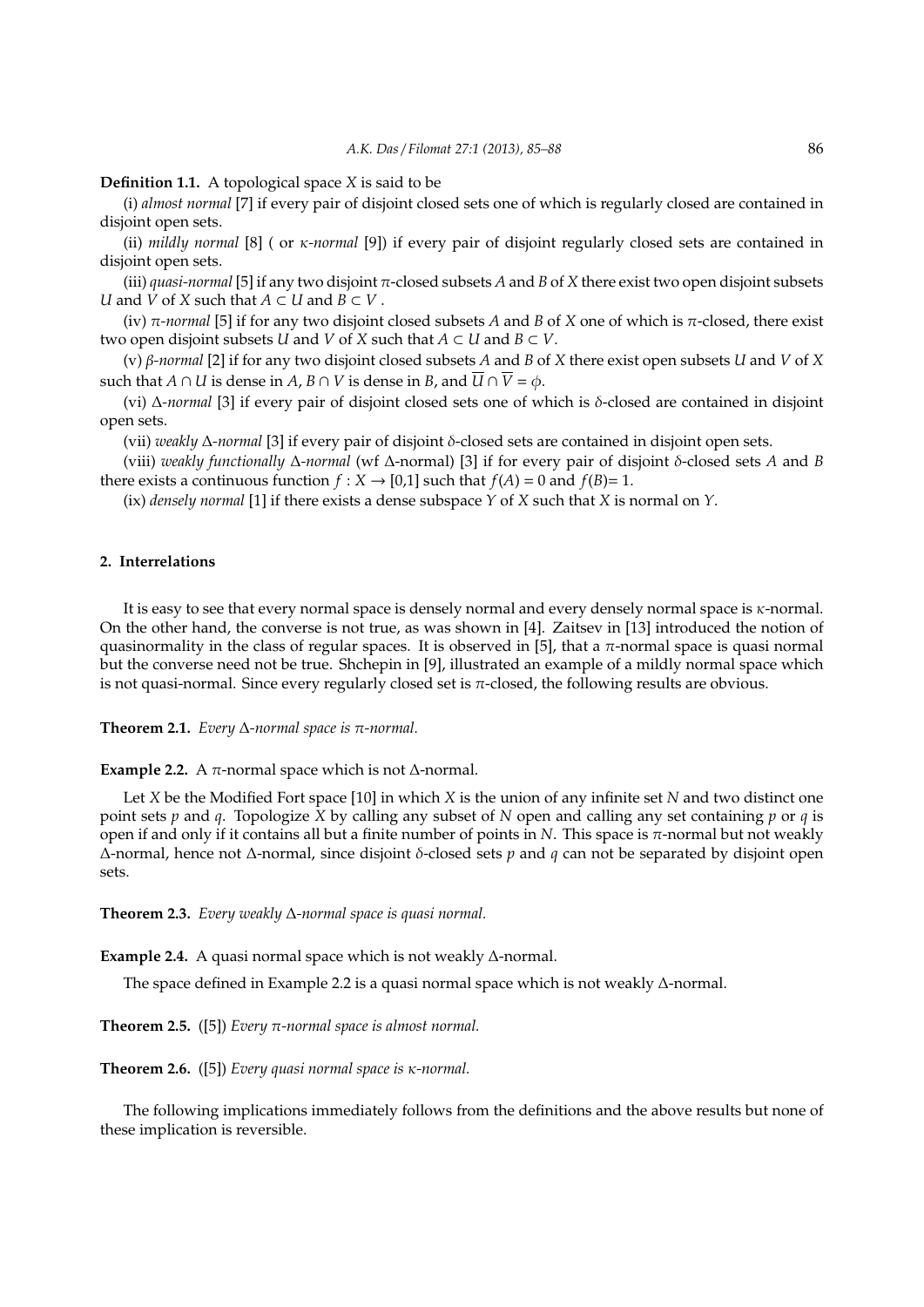

Seminormal spaces was introduced by Vigilino [12] which was utilized by Singal and Arya [7] to obtain a decomposition of normality in terms of almost normality. A space is said to be *seminormal* if for every closed set *F* and each open set *U* containing *F*, there exists a regular open set *V* such that  $F \subset V \subset U$ .

**Definition 2.7.** A space is said to be *weakly seminormal* if for every closed set *F* and each open set *U* containing *F*, there exists a  $\pi$ -open set V such that  $F \subset V \subset U$ .

Every seminormal space is weakly seminormal but the converse need not be true.

**Example 2.8.** A weakly seminormal space which is not seminormal.

Let  $X = \{a, b, c, d, e\}$  and  $\tau = \{\phi, X, \{a, b\}, \{c, d\}, \{a, b, c, d\}, \{a, d, e\}, \{a\}, \{d\}, \{a, d\}\}\$ . Here  $\{b, c\}$  is a closed set contained in the open set  $\{a, b, c, d\}$ . But since there is no regularly open set contained in  $\{a, b, c, d\}$  containing  ${b, c}$ , the space is not seminormal. However, being union of regularly open sets  ${a, b}$  and  ${c, d}$ , the set  ${a, b, c, d}$  is itself  $\pi$ -open. Thus the space is weakly seminormal.

The following theorems provide few decompositions of normality in terms of variants of normality which lies in between normal and  $\kappa$ -normal spaces.

**Theorem 2.9.** *In an weakly seminormal space the following statements are equivalent:*

*(a) X is normal. (b) X is* ∆*-normal.*

- *(c) X is weakly functionally* ∆*-normal.*
- *(d) X is weakly* ∆*-normal.*
- *(e) X is* π*-normal.*
- *(g) X is quasi normal.*

*Proof.* The implications (a)  $\implies$  (b)  $\implies$  (e)  $\implies$  (g) and (a)  $\implies$  (b)  $\implies$  (c)  $\implies$  (d)  $\implies$  (g) are obvious. To prove  $(g) \implies (a)$ , let *X* be a weakly seminormal quasi normal space. Let *A* and *B* be two disjoint closed sets in *X*. Then *X* − *B* is an open set containing the closed set *A*. Since *X* is weakly semi normal there exists a  $\pi$ -open set *U* such that  $A \subset U \subset X - B$ . Thus *A* is a closed set which is disjoint from the  $\pi$ -closed set *X* − *U*. So *X* − *A* is an open set containing the  $\pi$ -closed set *X* − *U*. Again by weak seminormality of *X*, there exists a π-open set *W* such that  $X - U \subset W \subset X - A$ . Thus  $X - W$  and  $X - U$  are disjoint π-closed sets containing *A* and *B* respectively. By quasi normality of *X*, there exist disjoint open sets *P* and *Q* such that *X* − *W* ⊂ *P* and *X* − *U* ⊂ *Q*. Thus *P* and *Q* are two disjoint open sets containing *A* and *B* respectively.  $\Box$ 

**Theorem 2.10.** *In a seminormal space the following statements are equivalent:*

- *(a) X is normal.*
- *(b) X is* ∆*-normal.*
- *(c) X is weakly functionally* ∆*-normal.*
- *(d) X is weakly* ∆*-normal.*
- *(e) X is* π*-normal.*